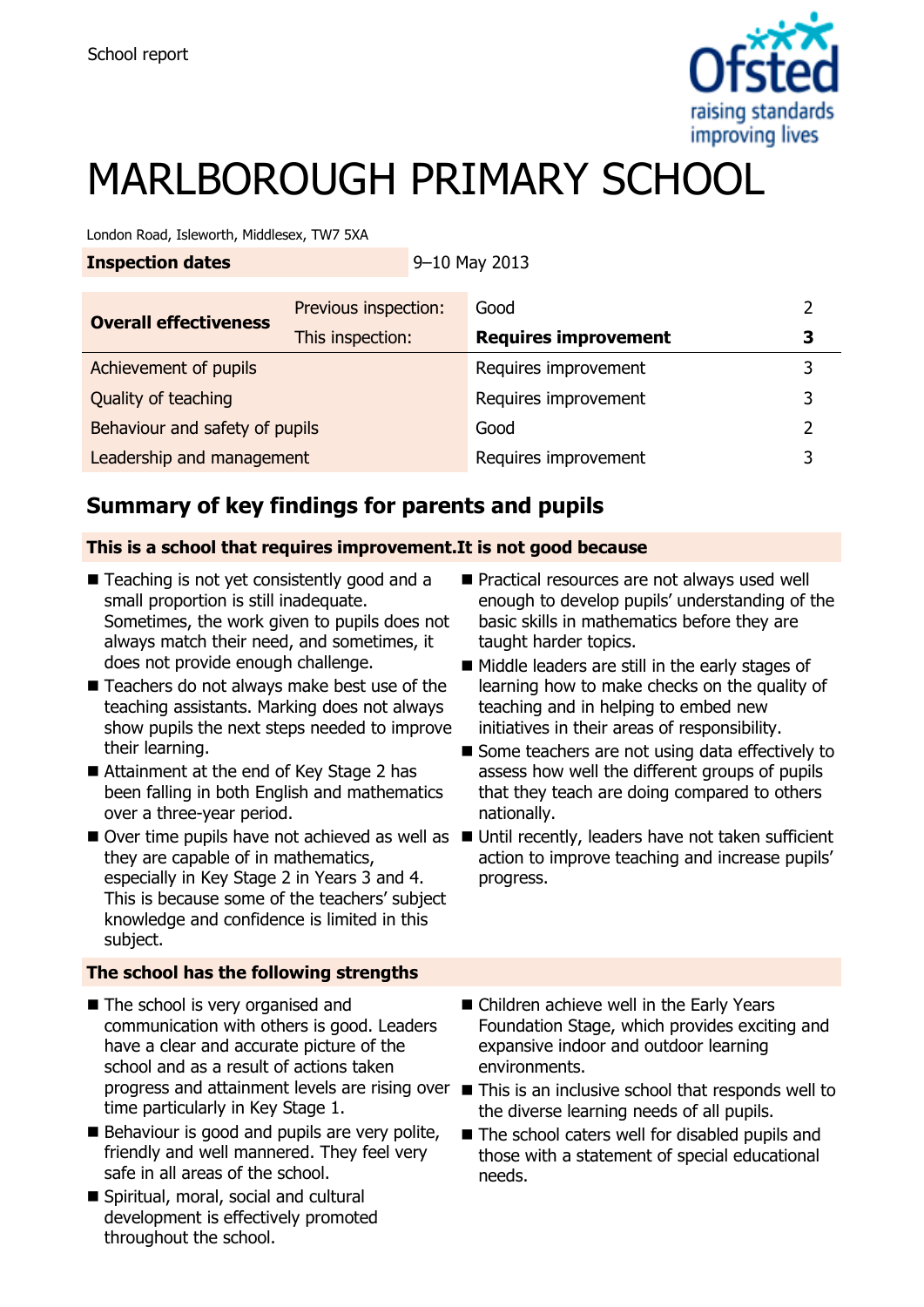# **Information about this inspection**

- The inspection team observed 27 parts of lessons and saw pupils being taught in small groups. Four were joint observations with the headteacher and members of the senior leadership team.
- **Inspectors listened to pupils read and attended an assembly.**
- Meetings were held with pupils, key staff, members of the governing body and a representative from the local authority.
- Inspectors observed the school's work and looked at a number of documents, including the school's own data on recent and current progress, pupils' work, governing body minutes, planning and monitoring information, and records relating to behaviour, attendance and safeguarding.
- The 94 responses to the online survey (Parent View), written comments by parents and carers, telephone conversations with parents and carers, and staff questionnaires were taken into account during the inspection.

# **Inspection team**

| SharonaSemlali, Lead inspector | <b>Additional Inspector</b> |
|--------------------------------|-----------------------------|
| Jim Eshelby                    | <b>Additional Inspector</b> |
| Jane Richmond                  | <b>Additional Inspector</b> |
| <b>Graham Pirt</b>             | <b>Additional Inspector</b> |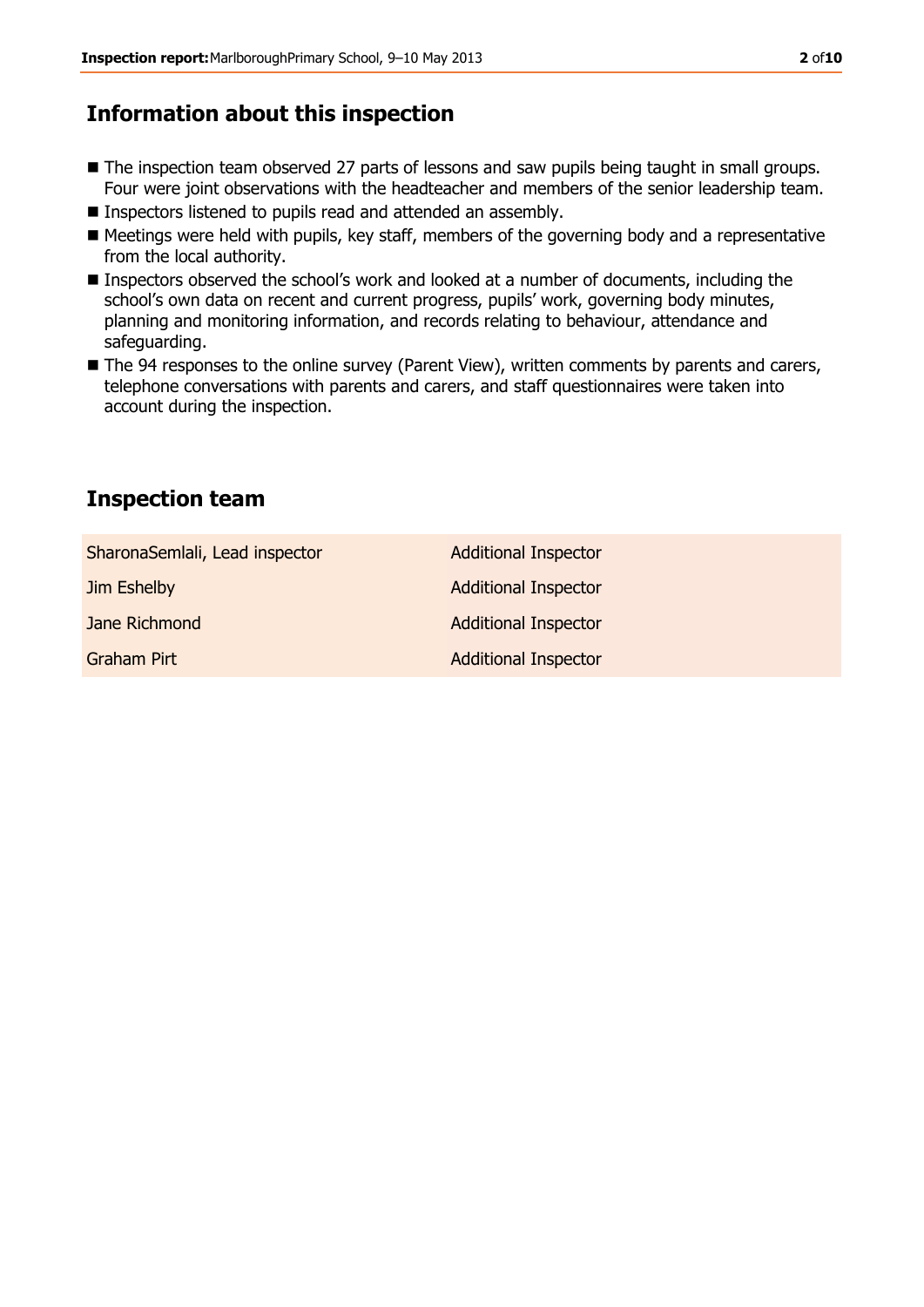# **Full report**

# **Information about this school**

- MarlboroughPrimary School is much larger than the average-sized primary school.
- The school manages a Children's Centre called Syon, which is inspected separately.
- The school has a specialist resource centre for pupils with special educational needs. It caters for 12 pupils with specific learning difficulties.
- The school manages Marlborough Minders, which provides a breakfast and after-school club.
- The proportion of pupils for whom the school receives pupil premium funding (additional money given to schools for particular pupils, including those eligible for free school meals, looked after pupils and those from service families) is above average.
- The proportion of pupils from minority ethnic backgrounds is above average.
- The proportion of pupils who speak English as an additional language is well above the national average. Very few are at the early stage of learning to speak English.
- The proportion of disabled pupils and those who have special educational needs supported by school action is below average. The proportion supported by school action plus or with a statement of special educational needs is above average.
- The school meets the current government floor standards, which set the minimum expectations for pupils' attainment and progress.
- Since the previous inspection, there have been significant changes to the teaching staff. The structure of the senior leadership is different, and so are most of its members.

# **What does the school need to do to improve further?**

- **IMPROVE THE QUALITY OF TEACHING SO that it is consistently good or better by:** 
	- eradicating all inadequate teaching
	- fully utilising all teaching assistants to support pupils' learning
	- ensuring that marking helps pupils to know their next steps in learning.
- Accelerate progress and raise standards in mathematics, particularly in Years 3 and 4, by:
	- ensuring that work is correctly pitched to the needs of the pupils and they have appropriate levels of challenge
	- building on teachers' mathematical subject knowledge and confidence so that pupils have a firm understanding of the basic skills in mathematics before moving on to more advanced topics
	- ensuring that pupils have access to practical resources in the school which will help to develop their understanding in the subject.
- Improve the effectiveness of leadership and management by:
	- strengthening the monitoring role of the middle leaders so they can effectively support in checking the quality of teaching and help to embed the recent initiatives
	- ensuring that teachers have a clearer understanding of how to effectively analyse data about progress of the different groups of pupils that they teach and can compare this with others nationally.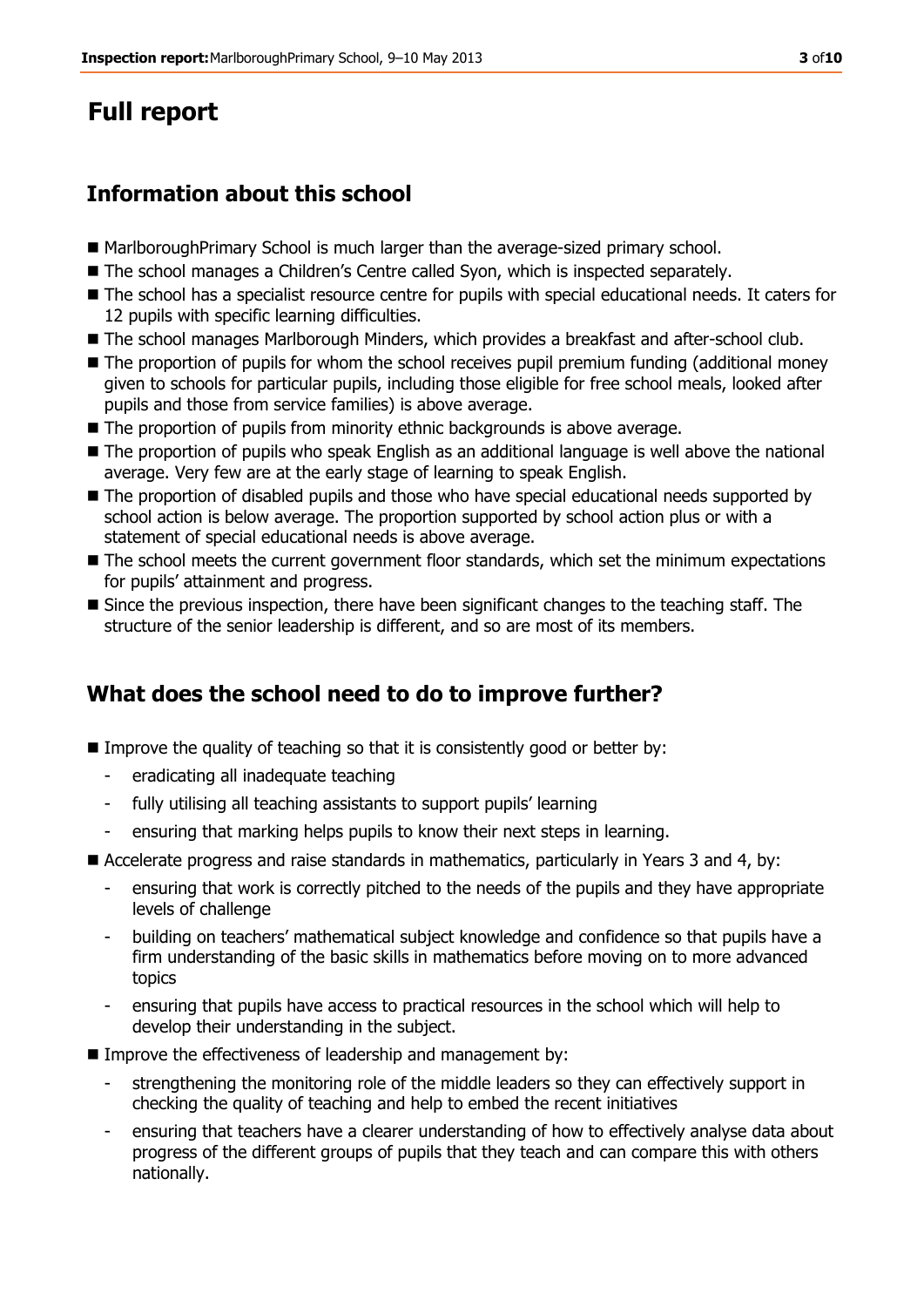# **Inspection judgements**

#### **The achievement of pupils requires improvement**

- Achievement requires improvement because progress has not been fast enough over time. Pupils join the school with skills that are well below those typical for their age, and in 2012, attainment at the end of Year 6 was well below that nationally.
- Since the previous inspection, the attainment at the end of Key Stage 1 has remained steady while attainment at the end of Key Stage 2 has fallen steadily in English and in mathematics until 2012.
- School data show that progress has increased, over the past 12 months, in most year groups, especially in English, because of improved teaching.
- However, pupils do not make fast enough progress in Key Stage 2, particularly in mathematics, in Years 3 and 4. Pupils are able to choose from the different levels of challenge of work in this subject, but occasionally, pupils opt for the ones that are not appropriate for their need and some teachers do not pick this up quickly enough.
- Children make good progress in the Early Years Foundation Stage. The stimulating language, and rich and spacious outdoor and indoor learning environments, help to develop their physical, social and language skills. This has been improving over the last few years.
- Pupils enjoy reading. Those who are at an earlier stage are able to use different ways of working out unfamiliar words as well as understanding the text they read. Older pupils read fluently and confidently to inspectors without being afraid to attempt words that challenge their ability.
- Pupils' writing is consistently well presented throughout the school and is collated together in a book called 'learning logs' which shows them having a range of opportunities to develop their writing in other subjects.
- Those pupils who come from minority ethnic backgrounds and those who speak English as an additional language achieve better than their peers nationally.
- Although the attainment of disabled pupils and those with special educational needs was below that expected for their age and ability in 2012, the school's tracking shows that the majority of the current group are now achieving or exceeding expected progress.
- Those who are in receipt of the pupil premium funding benefit from having extra adult support and participate in extra-curricular activities such as trips. The school has successfully closed the gap between these pupils and others in the school as they are achieving the same in mathematics. The gap is slightly wider in English as they are just over a term behind in this subject.

### **The quality of teaching requires improvement**

- Although teaching is improving, it is still judged to require improvements because, over time, teaching in Key Stage 2, particularly in Years 3 and 4, has not been good enough to help pupils to make good achievement. Teaching observed during the inspection was mostly good, with a few outstanding and a small proportion of inadequate lessons.
- Teachers in Key Stage 1 use mathematical resources well to support pupils' learning. In a Year 1 mathematics lesson which was investigating numbers up to 100, the teacher effectively used a range of equipment to clarify their understanding. This is not consistent throughout the school as teachers do not always make best use of the available practical resources to support their pupils' learning in mathematics.
- In a few lessons observed by inspectors, pupils were given more advanced work in mathematics before they fully understood some of the basic skills. This is because some of the teachers have limited subject knowledge and are not confident enough in mathematics.
- Teaching assistants are used well to support pupils who need additional help and for those who are taught in smaller groups for mathematics and English. However, in some classes, teaching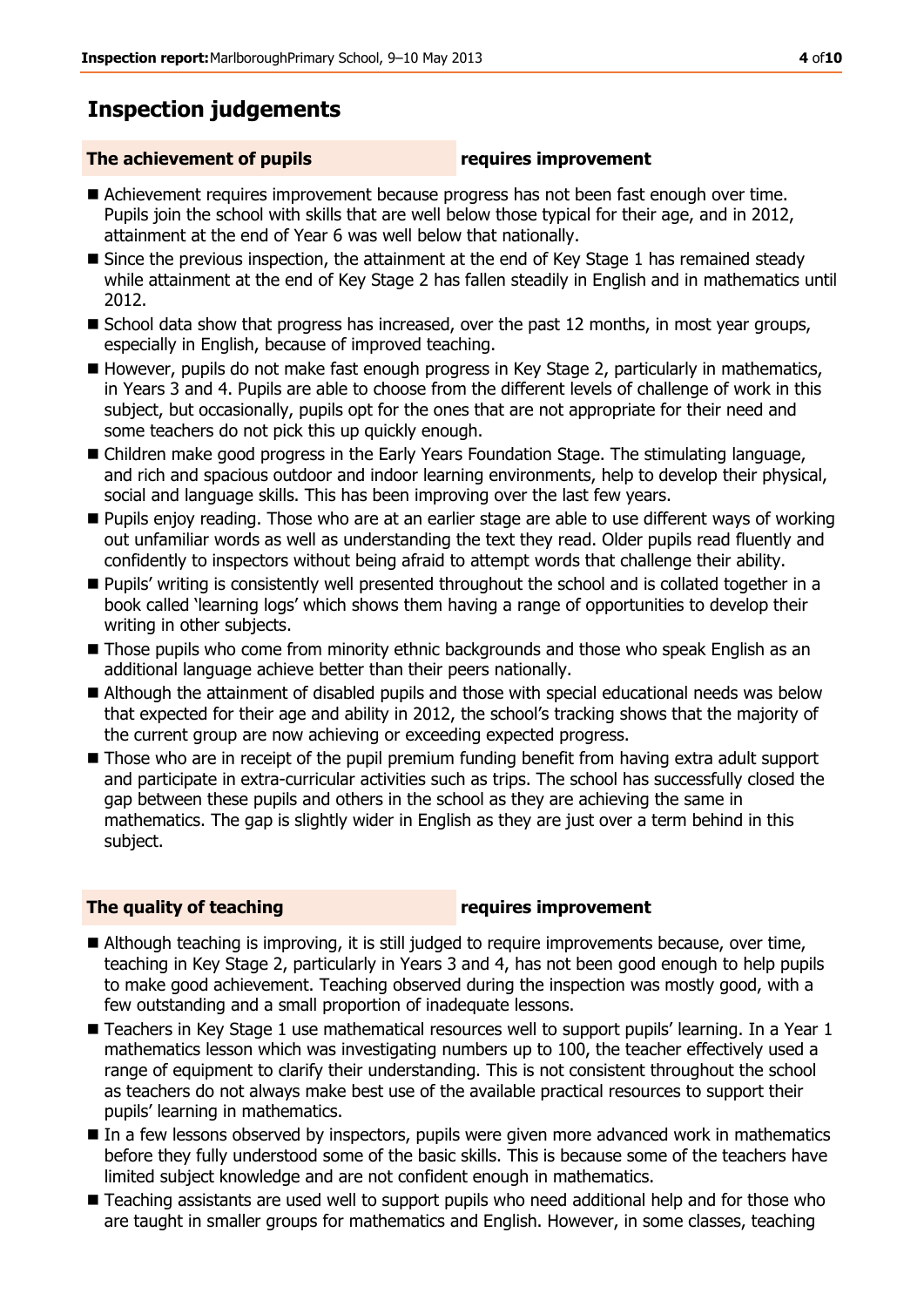assistants are not fully utilised to support pupils' learning.

- Teaching in the specialist resource centre has improved since 2012 and is now good, and as a result, pupils achieve well. The work set by the teachers is well organised and most pupils are fully engaged in the different activities.
- Teaching in the Early Years Foundation Stage is good. Children's imagination is stimulated well through playing with a range of resources such as sunglasses and goggles for sale in their shop. Outside, children are looking at pizzas and making tea in their outdoor café. There are effective systems in place that enable children to become independent and make choices within welldefined boundaries.
- The work in pupils' books reflects much-improved productivity over time and shows that teachers give pupils a wide range of activities in all subjects as well as mathematics and English. There is plenty of positive reinforcement such as stickers and comments, but marking does not always clearly show pupils the next steps needed to improve their learning.

#### **The behaviour and safety of pupils are good**

- **Pupils' typical behaviour over time is good. They are well mannered, and respond extremely well** to all staff and treat each other with the utmost respect. They have good attitudes to, and enjoy, learning. This is backed up by the responses made by parents and carers, and the school's documentation.
- Children's behaviour in the Early Years Foundation Stage is good. They are very good at sharing the different resources, and playing and listening to each other.
- Behaviour in the specialist resource centre is good. The atmosphere in there is very calm and purposeful, with pupils moving sensibly and independently around the different tasks.
- **Pupils feel safe and enjoy coming to school.**
- Pupils have a good understanding of bullying, including cyber-bullying. They can confidently speak about the importance of the school blocking certain sites. They say there is no bullying in school and if there is, they feel that all adults are approachable and will take any actions needed. Pupils say that anyone who is new into the school is well looked after and is 'allocated a friend'.
- $\blacksquare$  The school council is active and was involved in the decision-making process in the purchase of the playground games and the adventure trail in the playground.
- Attendance is average. Punctuality is regularly checked and this has improved.
- The breakfast club provides a healthy and settled start to the school day for pupils. It helps them to effectively develop a range of social skills which they use effectively throughout the rest of the day.

#### **The leadership and management require improvement**

- The school's leadership is beginning to secure improvements, but overall it is still judged to require improvement because it did not have strong enough impact on achievement and the quality of teaching over time.
- Some of the middle leaders are still developing their roles. They are at the early stages of checking the quality of teaching and in helping to embed any recent initiatives. Some teachers do not have a clear enough understanding of how to analyse data about the progress of the different groups of pupils that they teach.
- **Leaders and managers have quickly responded to, and acted on, the dip in standards in 2012.** The headteacher and senior leaders regularly monitor the quality of teaching and have almost eradicated most of the inadequate teaching, but it has not completely gone. Firm plans are in place to address this. A support package is given where teaching requires improvement. At the time of the inspection teachers responded well and acted quickly to feedback given by inspectors.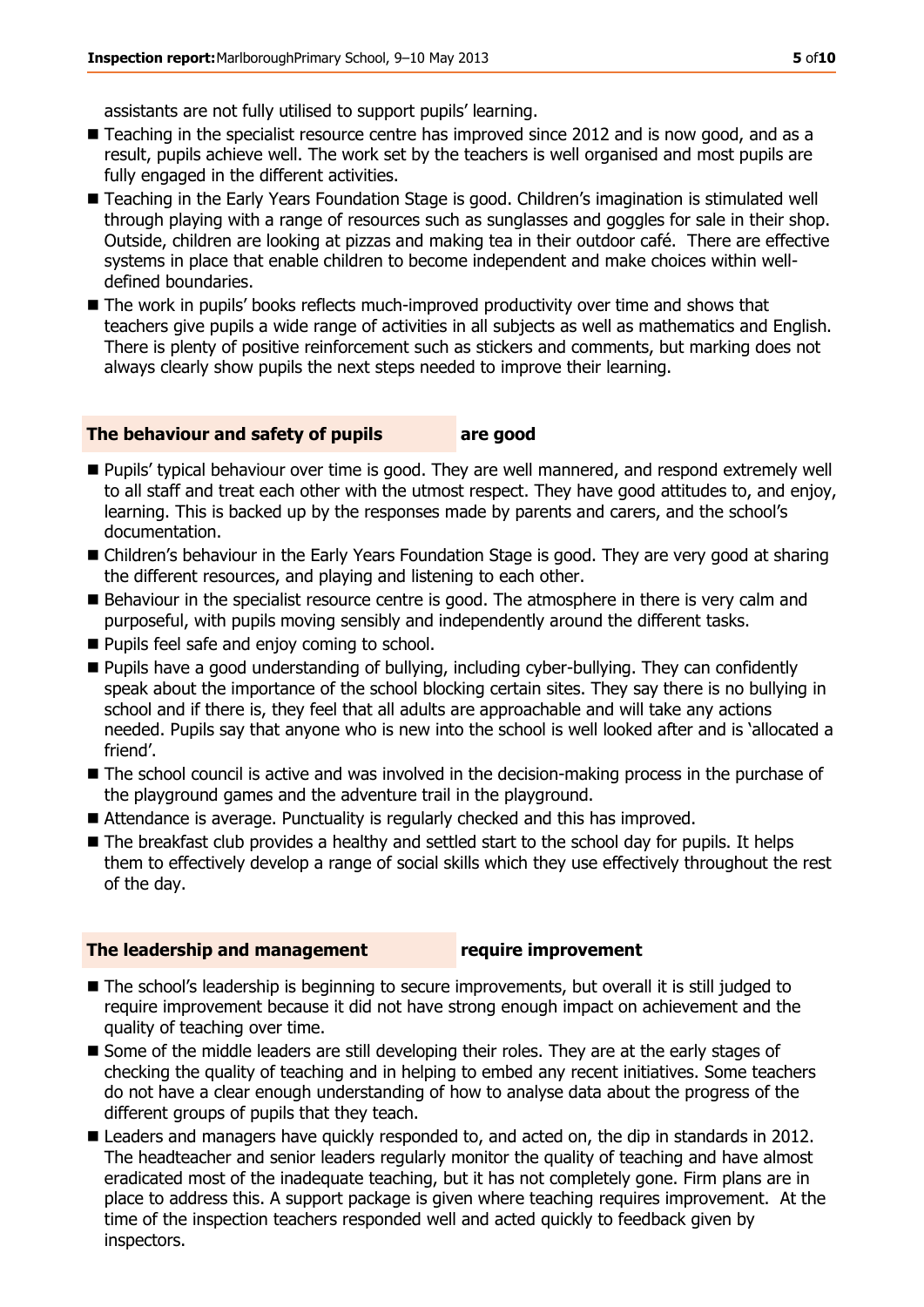- The headteacher has tightened up on targets given to teachers which clearly link rewards in their salary to their pupils' achievement.
- The school has a realistic and accurate picture of how well it is doing. Action plans have accurately identified the correct areas to focus on and show how to improve. Some of these plans have helped to make the necessary improvements seen and the last set of published results demonstrate the school's capacity to improve further.
- The curriculum enables literacy and numeracy to be taught in all subjects within a theme so that it is more meaningful for the pupils. Specialist teachers deliver parts of the curriculum such as music, French and physical education. Pupils enjoy visits to other places, including staying in the Isle of Wight.
- Spiritual, moral, social and cultural education is effectively promoted through the curriculum, and assemblies and school leaders work hard to ensure equality of opportunity and tackle discrimination.
- **Pupils are reflective about their own and others' needs, and will often choose to help others.** They have a clear view of what is right or wrong.
- School leaders work hard to foster good relationships and, as a result, links with parents and carers are positive. The school meets with parent representatives once every half term. Parents and carers say 'The school welcomes all pupils and they are happy here.'
- The local authority gives this school good support. Since the dip in standards in 2012, it has been placed in their 'schools causing concerns' category. This support is having a positive impact on the pupils' achievements.

#### ■ The governance of the school:

This is an experienced governing body which clearly knows its roles and responsibilities, and its members have had plenty of training. All new members receive a thorough induction. The governing body knows the school well. Its members are clear about the quality of teaching in the different areas of the school and are well informed about the school's data. They use information from this and their visits to ask the school challenging questions and hold leaders to account. They are well informed of how the school rewards the teachers. Governors are clear about the spending of the pupil premium and its impact. It ensures that all safeguarding meets requirements.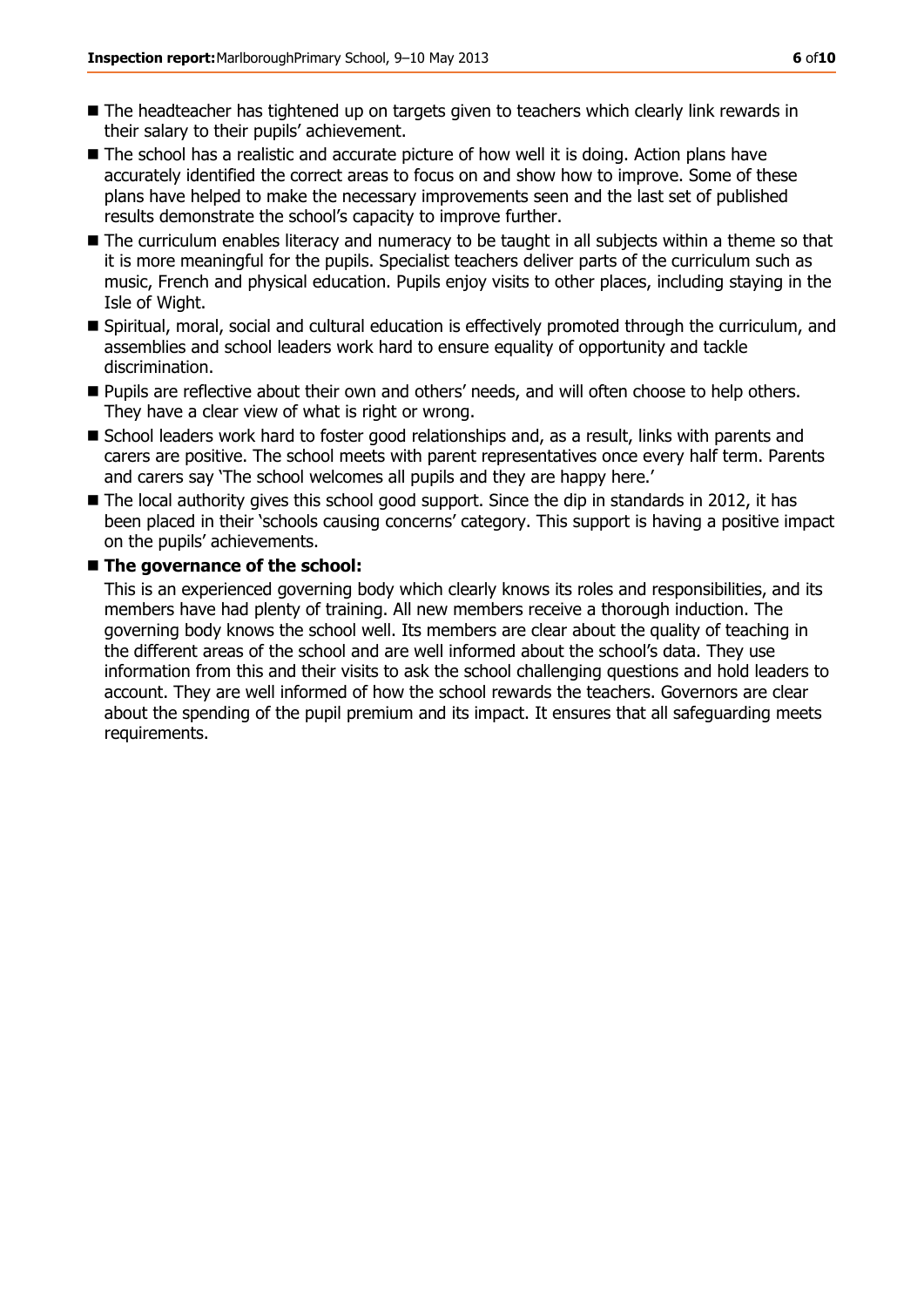# **What inspection judgements mean**

| <b>School</b> |                         |                                                                                                                                                                                                                                                                                                                                                                         |
|---------------|-------------------------|-------------------------------------------------------------------------------------------------------------------------------------------------------------------------------------------------------------------------------------------------------------------------------------------------------------------------------------------------------------------------|
| <b>Grade</b>  | <b>Judgement</b>        | <b>Description</b>                                                                                                                                                                                                                                                                                                                                                      |
| Grade 1       | Outstanding             | An outstanding school is highly effective in delivering outcomes<br>that provide exceptionally well for all its pupils' needs. This ensures<br>that pupils are very well equipped for the next stage of their<br>education, training or employment.                                                                                                                     |
| Grade 2       | Good                    | A good school is effective in delivering outcomes that provide well<br>for all its pupils' needs. Pupils are well prepared for the next stage<br>of their education, training or employment.                                                                                                                                                                            |
| Grade 3       | Requires<br>improvement | A school that requires improvement is not yet a good school, but it<br>is not inadequate. This school will receive a full inspection within<br>24 months from the date of this inspection.                                                                                                                                                                              |
| Grade 4       | Inadequate              | A school that has serious weaknesses is inadequate overall and<br>requires significant improvement but leadership and management<br>are judged to be Grade 3 or better. This school will receive regular<br>monitoring by Ofsted inspectors.                                                                                                                            |
|               |                         | A school that requires special measures is one where the school is<br>failing to give its pupils an acceptable standard of education and<br>the school's leaders, managers or governors have not<br>demonstrated that they have the capacity to secure the necessary<br>improvement in the school. This school will receive regular<br>monitoring by Ofsted inspectors. |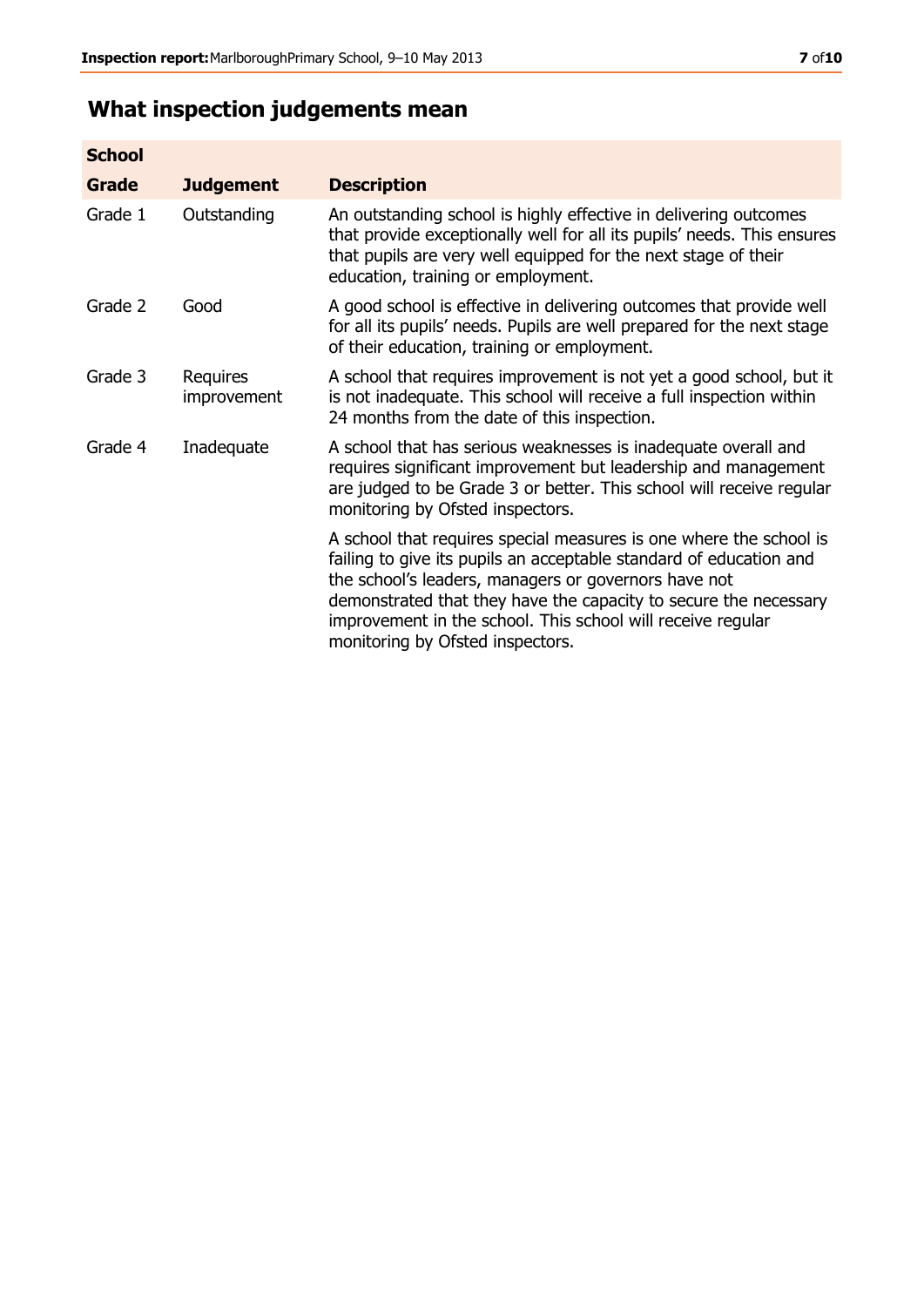| Unique reference number  | 102494   |
|--------------------------|----------|
| <b>Local authority</b>   | Hounslow |
| <b>Inspection number</b> | 411831   |

This inspection of the school was carried out under section 5 of the Education Act 2005.

| <b>Type of school</b>                      | Primary                            |
|--------------------------------------------|------------------------------------|
| <b>School category</b>                     | Community                          |
| Age range of pupils                        | 3–11                               |
| <b>Gender of pupils</b>                    | Mixed                              |
| <b>Number of pupils on the school roll</b> | 703                                |
| <b>Appropriate authority</b>               | The governing body                 |
| <b>Chair</b>                               | Jerry Folkson                      |
| <b>Headteacher</b>                         | <b>Gary Murrell</b>                |
| Date of previous school inspection         | 25-26 February 2009                |
| <b>Telephone number</b>                    | 020 8560 3978                      |
| <b>Fax number</b>                          | 020 8560 2185                      |
| <b>Email address</b>                       | office@marlborough.hounslow.sch.uk |